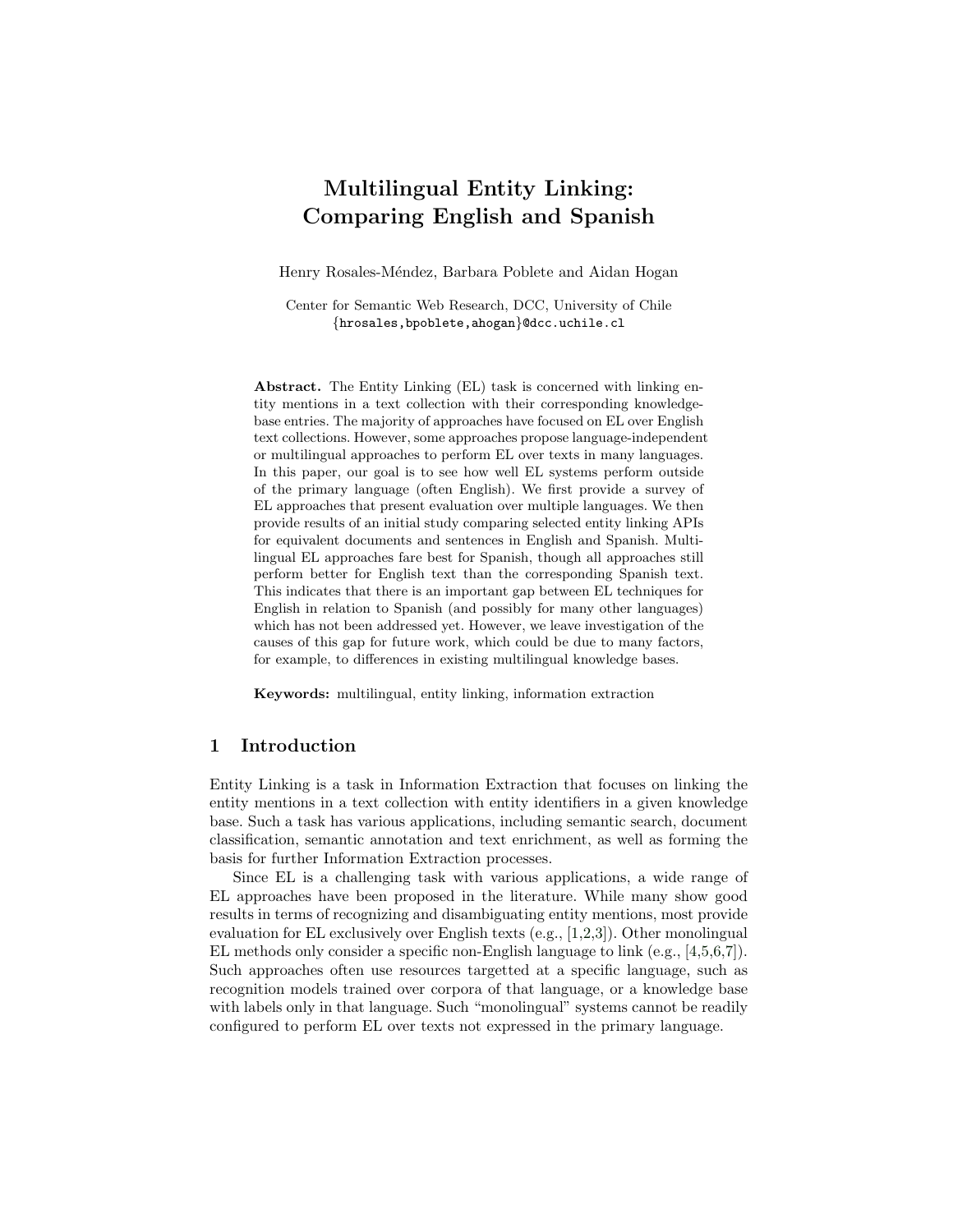However, other "multilingual" systems  $(e.g., [8,9,10,11,12,13,14,1,15])$  $(e.g., [8,9,10,11,12,13,14,1,15])$  $(e.g., [8,9,10,11,12,13,14,1,15])$  $(e.g., [8,9,10,11,12,13,14,1,15])$  $(e.g., [8,9,10,11,12,13,14,1,15])$  $(e.g., [8,9,10,11,12,13,14,1,15])$  $(e.g., [8,9,10,11,12,13,14,1,15])$  $(e.g., [8,9,10,11,12,13,14,1,15])$  $(e.g., [8,9,10,11,12,13,14,1,15])$  $(e.g., [8,9,10,11,12,13,14,1,15])$  $(e.g., [8,9,10,11,12,13,14,1,15])$  allow for selecting from a variety of languages over which to apply EL. Such systems often either use generic language-agnostic components, or support an array of components for a specified list of languages that can be invoked based on the user-selected language. Likewise, they often employ knowledge bases, translation services or other resources that offer multilingual information as a reference.

In this paper, we wish to explore the state of the art in multilingual EL systems and techniques. In particular, our core research question is how EL systems perform in multilingual settings, where we wish to see, for example, if most systems perform better over English texts (as a primary language) versus other languages. Along these lines, we will first present some background on multilingual EL systems, providing a survey of the techniques they use, as well as the languages they support. Complimenting this survey, we present the results of some initial experiments testing a selection of EL systems over the same text collection in both English and Spanish. In particular, we are interested in the following questions: (1) How does EL performance differ between English and Spanish? (2) Do multilingual systems configured for the language perform much better for Spanish than monolingual systems not configured for that language? (3) What might be the possible reasons for the observed results?

To gain initial answers to these questions, we take an existing gold standard from the SemEval challenge with equivalent text in the Spanish and English languages, applying it for a selection of previously untested systems (we focus on systems with publicly available APIs). Though the focus of our experiments is on Spanish as the "second" language, the results do also provide insights more generally into the state of the art with respect to EL for multilingual settings.

We begin with some background on the EL process and multilingual resources that have emerged in the past few years (Section [2\)](#page-1-0). We then present a survey of EL approaches that offer evaluation over multiple languages (Section [3\)](#page-3-0). Next we present the results of our experiments comparing the performance of selected EL systems over equivalent texts in the English and Spanish languages (Section [4\)](#page-5-0). We finish the paper by summarizing some main conclusions (Section [5\)](#page-9-0).

## <span id="page-1-0"></span>2 Background

## 2.1 Entity Linking

Let  $E$  be a set of entities in a knowledge base and  $M$  the set of entity mentions in a given text collection. The EL process either associates (or links) each  $m \in M$ with its corresponding entity  $e \in E$  or concludes that there is no entity in E that corresponds to m. In the case that there are no entities in the knowledge base that correspond to a particular entity mention, then that mention is labeled NIL (Not In Lexicon) and is sometimes called an unlinkable mention.

In more detail, the EL process can be divided into two main phases: $<sup>1</sup>$  $<sup>1</sup>$  $<sup>1</sup>$ </sup>

<span id="page-1-1"></span><sup>&</sup>lt;sup>1</sup> In some works, EL is only considered to refer to the ED phase [\[16\]](#page-11-3). Here we see EL as being composed of both ED and ER.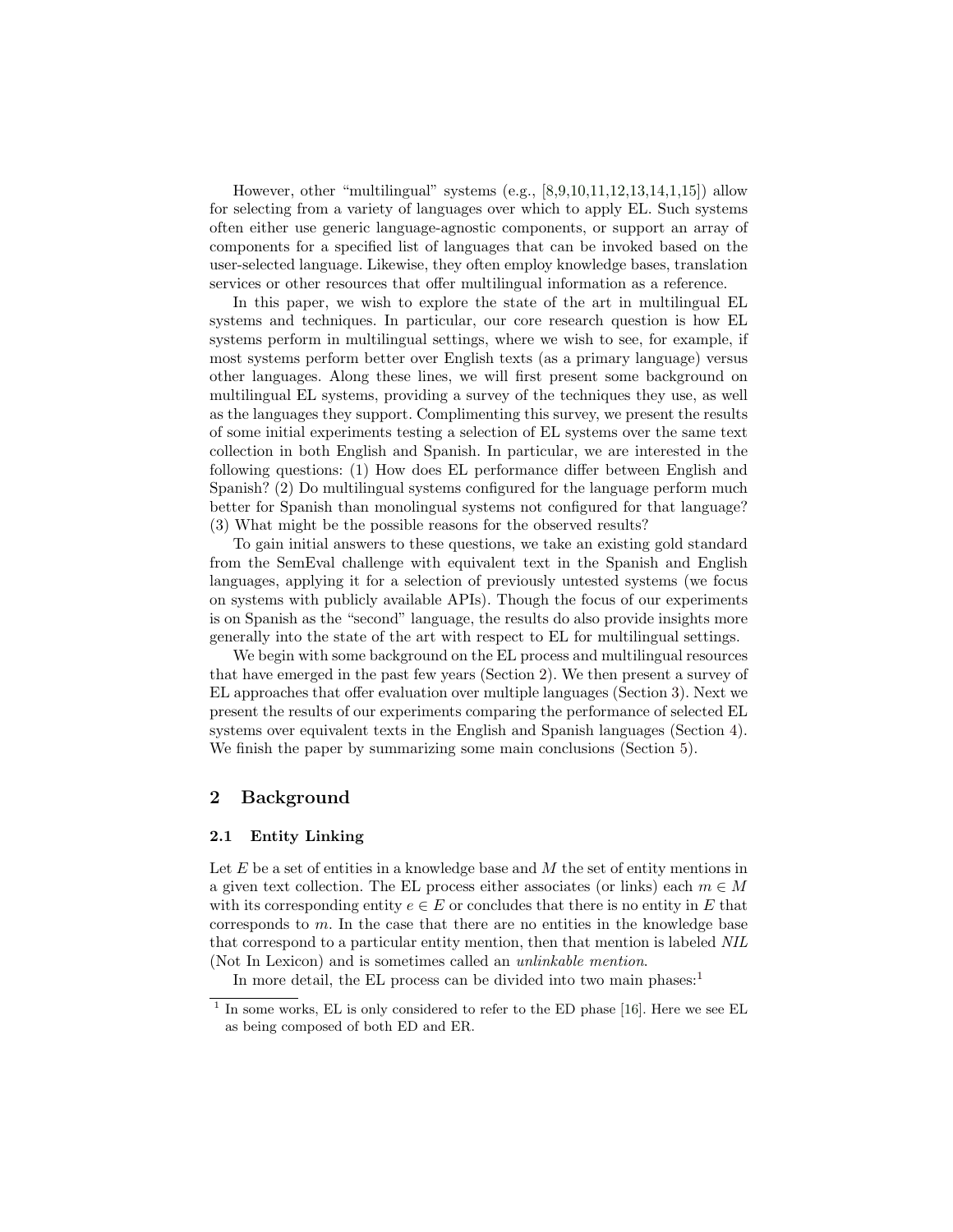- Entity Recognition (ER) Entity mentions in the text are located. This problem directly relates to the traditional Information Extraction task of Named Entity Recognition (NER), where a variety of methods combining patterns, rules, lexicons and machine learning techniques have been applied. Such tools can be reused in an EL setting. However, traditional NER often focuses on recognition of entities from a standard selection of types – typically, persons, organizations, places, and other – where many EL scenarios involve knowledge bases with other types of entities. Hence, so-called End-to-End systems develop custom recognition tools that use the labels of the entities in the knowledge base during recognition (e.g., [\[17,](#page-11-4)[18\]](#page-11-5)).
- Entity Disambiguation (ED) Entity mentions are associated with relevant knowledge base identifiers. This phase can be further divided as follows:
	- Candidate entity generation: For each entity mention  $m \in M$  this stage selects  $E_m$ : a candidate set  $E_m \subseteq E$  that represents entities with a high probability of corresponding to  $m$  is selected, often based on matching m with entity labels in the knowledge base.
	- *Candidate entity ranking:* Each entity  $e_m \in E_m$  is ranked according to an estimated confidence that it is the referent of  $m$ . This can be performed considering a variety of features, such as the perceived "popularity" of  $e<sub>m</sub>$ , its relation to candidates for nearby mentions, and so forth. The candidate in  $E_m$  with the best ranking may be selected as the link for m, possibly assuming it meets a certain threshold confidence.
	- Unlinkable mention prediction: Some tools consider unlinkable mentions, where no entity in the knowledge base meets the required confidence for a match to a given entity mention  $m$ . Depending on the application scenario, these mentions may be simply ignored, or may be proposed as "emerging entities" that could be added to the knowledge base.

In many modern EL systems, the line between the EL and ED phases is blurred; these systems include the End-to-End approaches previously mentioned, but also other systems that apply ER and EL jointly in the same model [\[19,](#page-11-6)[20,](#page-11-7)[21\]](#page-11-8). Other systems assume that entity mentions have already been isolated (using some existing approach) and rather focus specifically on the ED phase [\[16\]](#page-11-3).

#### 2.2 Multilingual Resources

Multlingual EL frameworks typically rely on knowledge bases that contain multilingual information; for example, Wikipedia claims  $296<sup>2</sup>$  $296<sup>2</sup>$  supported languages, where such information can be leveraged for multilingual EL tasks. For instance, Wikipedia is used by Guo et al. [\[14\]](#page-11-1) as a *Wiki-dictionary* to translate a Chinese title (entity) of Wikipedia to its corresponding English title. Likewise, knowledge bases built from Wikipedia – including DBpedia [\[18\]](#page-11-5), Wikidata [\[22\]](#page-11-9), YAGO [\[23\]](#page-11-10), etc. – also often offer multilingual information, which in turn can be used to perform multilingual EL. One such example is DBpedia Spotlight [\[2\]](#page-10-1), whose public API now allows to select from 10 different languages.<sup>[3](#page-2-1)</sup>

<span id="page-2-0"></span> $^2$  [https://en.wikipedia.org/wiki/List\\_of\\_Wikipedias](https://en.wikipedia.org/wiki/List_of_Wikipedias); July 1, 2017.

<span id="page-2-1"></span> $^3$  <http://demo.dbpedia-spotlight.org/>; July 28, 2017.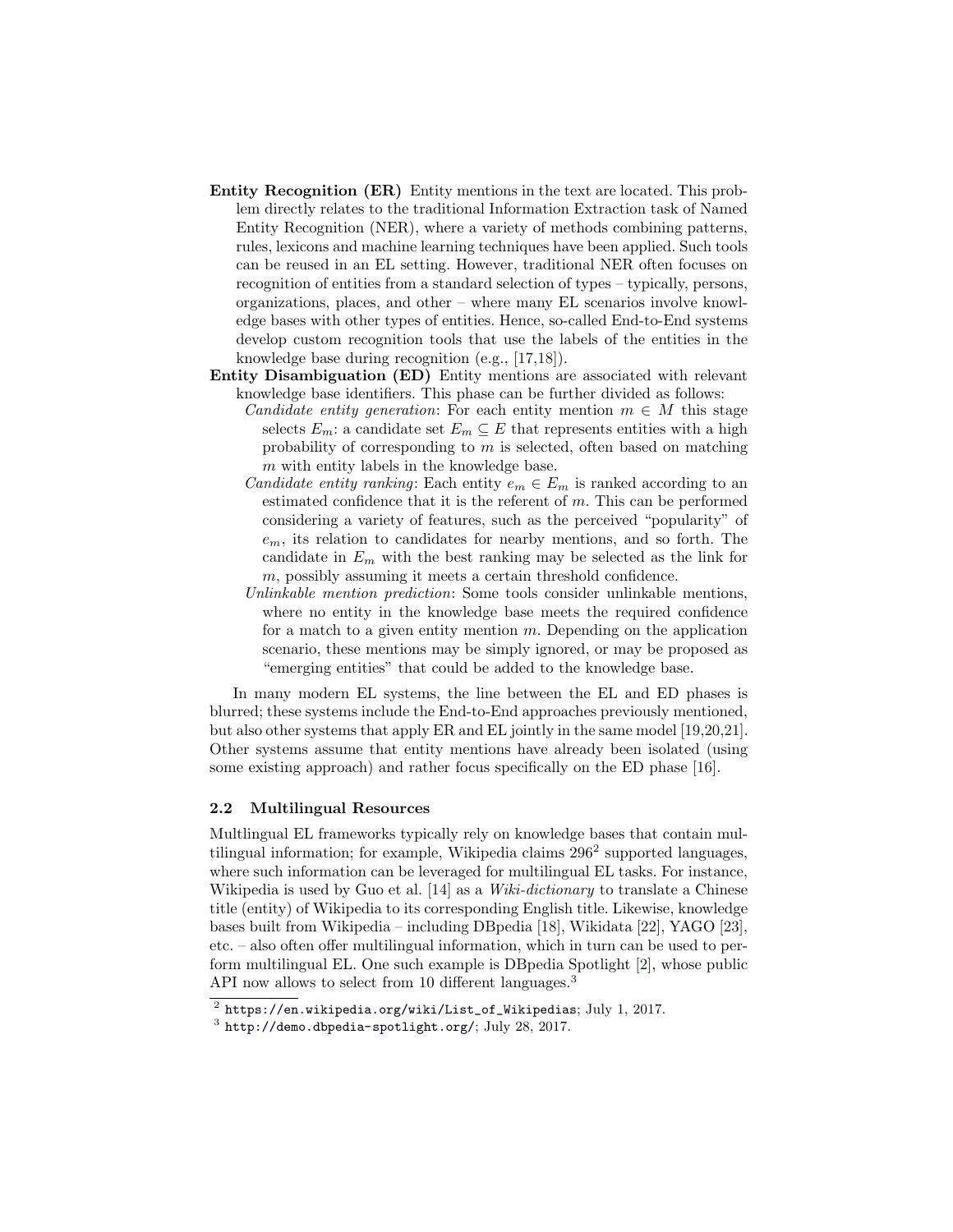However, the usage of Wikipedia and related resources in multilingual scenarios has limitations, in particular because the level of available information varies across languages, or because explicit cross-lingual links are not available. According to the 2013 study by Wang et al. [\[24\]](#page-11-11), only 6%, 6% and 17% of English Wikipedia pages are linked, respectively, with their corresponding Chinese, Japanese and German Wikipedia articles. This issue is addressed by a variety of approaches to boost the level of cross-linking of Wikipedia articles [\[25,](#page-11-12)[24\]](#page-11-11). In another direction, Navigli and Ponzetto [\[26\]](#page-11-13) propose an extension of Wikipedia, called BabelNet, intended to fill this lack of information in resource-poor languages using Machine Translation and the lexical knowledge base WordNet.

Some conferences and challenges have included multilingual contests with the goal of increasingly drawing attention to EL for languages other than English. For instance, the Knowledge Base Population Track of the 2011 Text Analysis Conference[4](#page-3-1) (TAC KBP) included a multilingual dataset for English and Chinese languages [\[27\]](#page-11-14); in the following years, they have centered their attention on the English, Chinese, and Spanish languages. More recently, the SemEval series of workshops has presented various tasks dedicated to multilingual EL. In fact, we will use the SemEval 2015 Task 13 dataset to perform our experiments; details will be provided later in Section [4.](#page-5-0) But first we provide a more detailed survey of the multilingual EL approaches that have emerged in the past few years.

# <span id="page-3-0"></span>3 A Survey of Multilingual EL Approaches

In Table [1,](#page-4-0) we provide a survey of the principal multilingual EL approaches published in the literature. Note that one could consider a variety of criteria to distinguish monolingual and multilingual systems, where indeed one could run monolingual tools over multiple languages and expect to link mentions, such as Michael Jackson. Thus we use the criterion that the paper explicitly performs experiments over multiple languages, presenting those languages in the table.

A high-level inspection of the table will reveal that English is by far the most popular language. Beyond that, most languages tackled are European languages, with Spanish, French, German and Dutch appearing frequently. Outside of these European languages, Chinese is the most commonly encountered.

Some of the approaches mentioned in this table do not actually address the multilingual problem directly. Rather they are developed as language-agnostic EL systems that rely on generic processing methods that can perform EL over a broad range of languages assuming a suitable knowledge-base with lexical forms (i.e., entity labels and aliases) in that language. Such systems include KIM [\[11\]](#page-10-10), SDA [\[9\]](#page-10-8), THD [\[10\]](#page-10-9), TAGME [\[1,](#page-10-0)[28\]](#page-11-15) and AGDISTIS [\[12\]](#page-10-11).

An example of a (largely) language-agnostic approach is DBpedia Spotlight. The first version of DBpedia Spotlight [\[2\]](#page-10-1) only supports English language. However, a recent extension of DBpedia Spotlight was introduced in [\[8\]](#page-10-7) which addresses multilingual EL using the variety of language versions now available for

<span id="page-3-1"></span> $^4$  <https://tac.nist.gov/2011/>; July 28, 2017.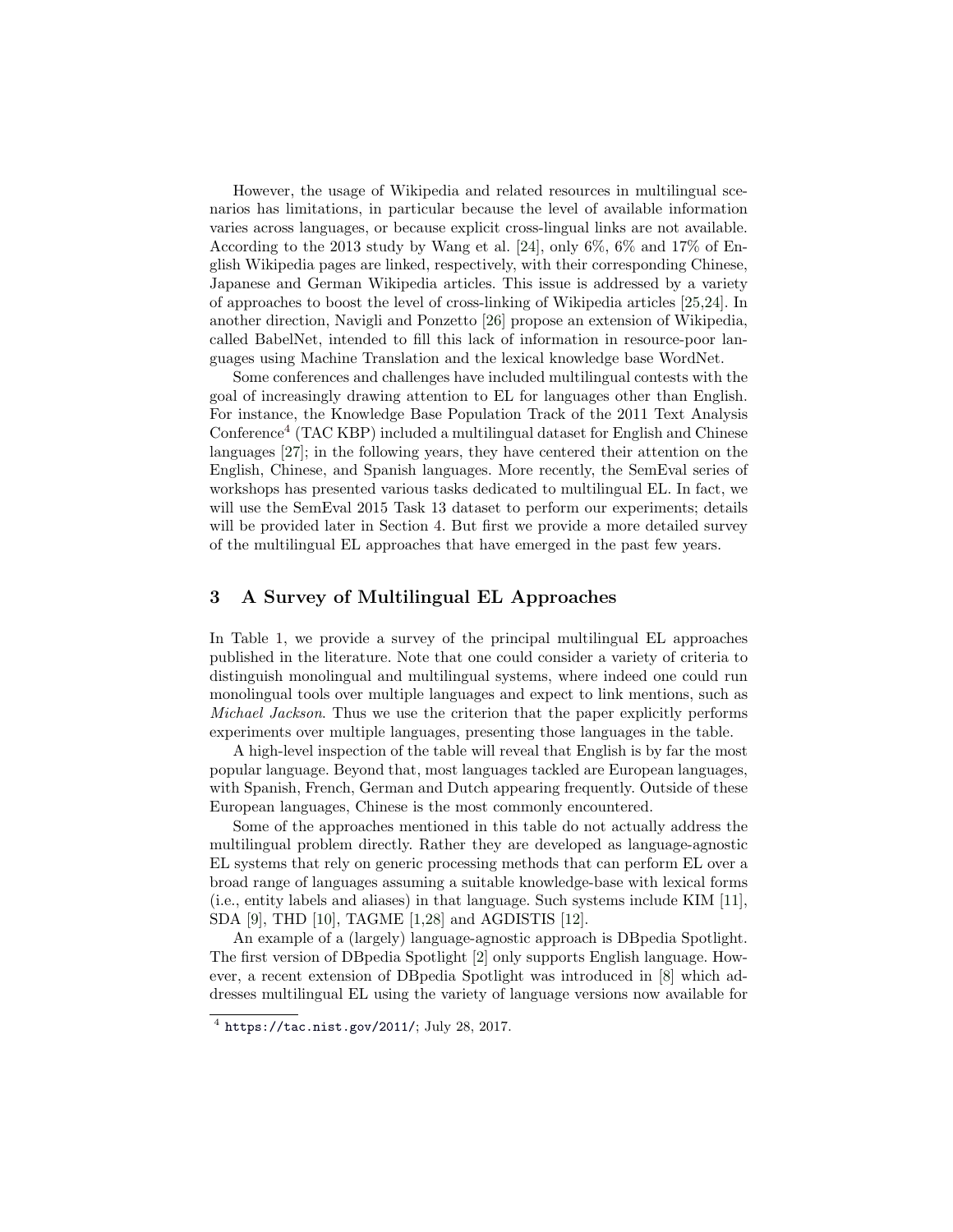| Name                        | Year | <b>Evaluated Languages</b>                                                                                       | Demo Src API |   |   |
|-----------------------------|------|------------------------------------------------------------------------------------------------------------------|--------------|---|---|
| KIM [11]                    | 2004 | English, French, Spanish                                                                                         | ✓            | Х | ✓ |
| $SDA$ [9]                   | 2011 | English, French                                                                                                  | х            | Х | Х |
| ualberta $[14]$             | 2012 | English, Chinese                                                                                                 | х            | Х | Х |
| $HITS$ [25]                 | 2012 | English, <i>Spanish</i> , Chinese                                                                                | х            | Х | Х |
| $THD$ [10]                  | 2012 | English, German, Dutch                                                                                           | ✓            | ✓ | ✓ |
| $DBpedia$ Spotlight $[2,8]$ | 2013 | English, Italian, Russian,<br>Dutch, French, German,<br>Spanish, Hungarian, Danish                               |              |   |   |
| $TAGME$ [1,28]              | 2013 | English, German, Dutch                                                                                           | ✓            | Х | ✓ |
| Wang-Tang $[24]$            | 2013 | English, Chinese                                                                                                 | х            | Х | Х |
| AGDISTIS <sup>[12]</sup>    | 2014 | English, German                                                                                                  |              | ✓ |   |
| $Babelfy$ [13]              | 2014 | English, Spanish, French<br>German, Italian                                                                      |              | X |   |
| $WikiME$ [29]               | 2016 | English, Spanish, French,<br>Italian, Chinese, German,<br>Thai, Arabic, Turkish,<br>Tamil, Tagalog, Urdu, Hebrew | ✓            | X | Х |
| FEL [15]                    | 2017 | English, Spanish, Chinese                                                                                        | x            |   | Х |

<span id="page-4-0"></span>Table 1. Overview of multilingual EL approaches. The italicized approaches will be incorporated as part of our experiments.

DBpedia. In this multilingual version, DBpedia Spotlight identifies the entity mentions using Apache OpenNLP<sup>[5](#page-4-1)</sup> and from the sequences of capitalized words. To perform ranking, the authors consider various (standard) features, including, for example, the probability that a mention could be a text anchor in Wikipedia.

While the previous systems assume a knowledge base in the same language as the text to analyze, a variety of tools rather support cross-lingual EL, where the goal is to link text in a language different to that from the given knowledge-base. Often the goal is to match text in a language other than English to a knowledge base with labels in English. This helps to address the aforementioned asymmetry in the structured information available in English versus other languages. Such cross-lingual approaches include ulberta [\[14\]](#page-11-1), HITS [\[25\]](#page-11-12), Babelfy [\[13\]](#page-11-0), and those proposed by Wang and Tang [\[24\]](#page-11-11), and Tsai and Roth [\[29\]](#page-11-16). We now discuss the two most recent cross-lingual EL systems in more detail.

Babelfy [\[13\]](#page-11-0) is a graph-based approach for performing multi-lingual/crosslingual EL over BabelNet. Viewed as a multigraph, each entity belonging to BabelNet is enriched with a set of related vertices (semantic signature) according to the Random Walk with Restart algorithm [\[30\]](#page-11-17). Additionally, each edge is

<span id="page-4-1"></span> $^5$  <http://opennlp.apache.org/>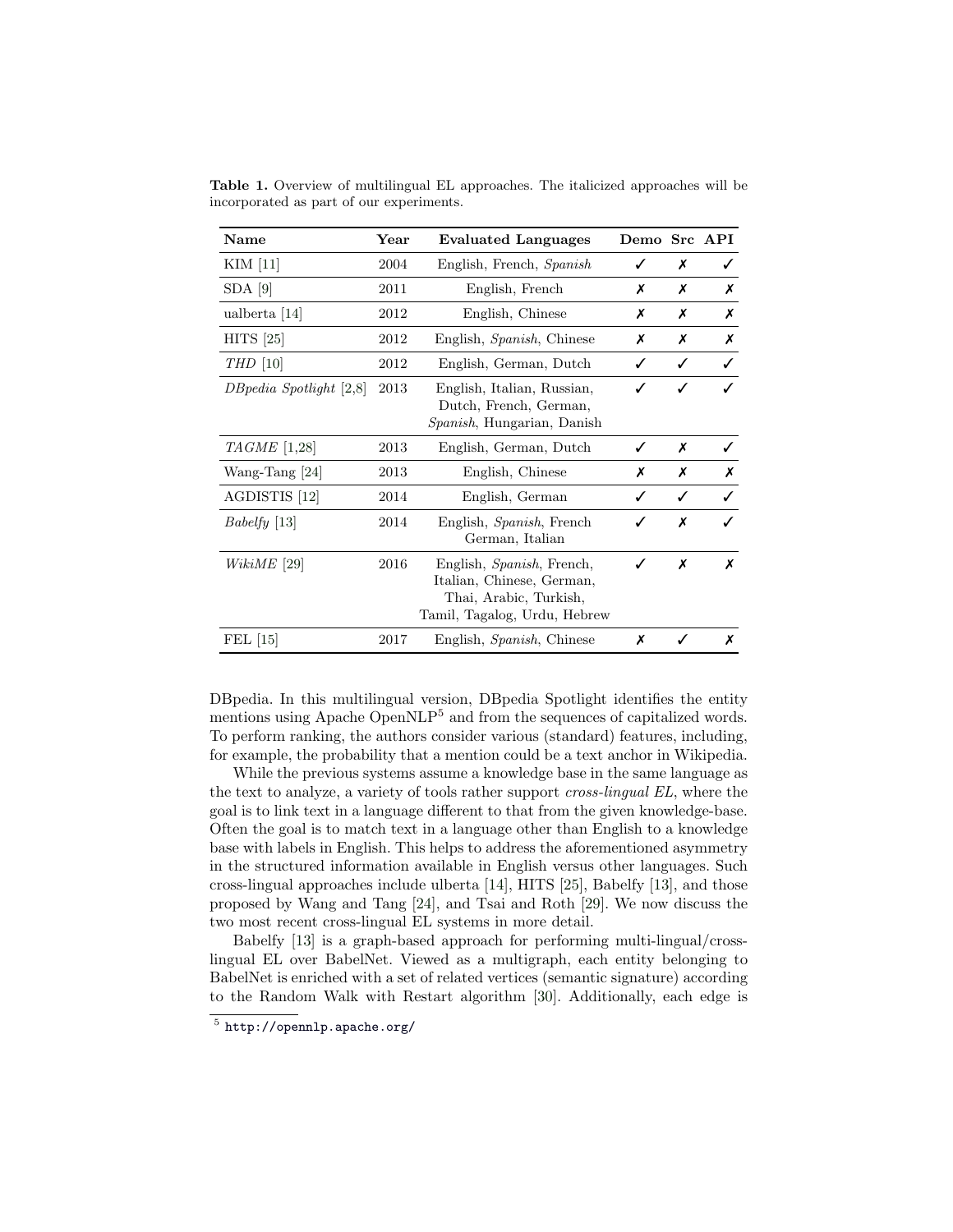weighted by the number of directed cycles of length 3; thus the idea is that edges belonging to more dense areas are more highly weighted. The recognition stage uses a part-of-speech tagger, then identifying initial substring matches between mentions and entity labels. A new graph is built for all mentions and candidate entities. Finally, the entity belonging to the densest subgraph is selected.

WikiME [\[29\]](#page-11-16) links a text collection in any language supported by Wikipedia to each corresponding entity in the English Wikipedia. In an initial stage, the skip-gram model of word2vec is applied to each language in Wikipedia separately. These foreign language embeddings are then projected with the English embeddings in a unified space. The entity mention recognition stage is based on a multi-class classification model and candidates are selected using analysis of the text anchor in that language's Wikipedia. To perform ranking, they use various features relating to mentions and their candidate entities, which are used for classification purposes using a Support Vector Machine.

# <span id="page-5-0"></span>4 Experiments

The motivating question for this paper is: how well do available EL systems perform for languages other than English (as the most common primary language)? In this section, we thus present some preliminary experiments to gain insights into this question. In particular, we perform experiments comparing EL over the same text expressed in English and Spanish for a variety of systems.

Metrics: We apply well-known metrics for measuring the performance of systems with respect to a gold standard. First, we count the *true positive*  $(tp)$  entity mentions that have been correctly identified by the ER phase, or correctly linked to the knowledge base by the ED phase, depending on the phase under evaluation. In contrast, the *false positive*  $(f_p)$  measure counts those entities that are wrongly identified as entity mentions, or those entity mentions that have been linked to a wrong knowledge-base entity. Along similar lines, true negatives  $(tn)$ counts those mentions/links not detected by the system and not given by the gold standard, while *false negatives*  $(f_n)$  counts mentions/links missed by system but given by the gold standard. EL-level metrics then combine the ER and ED phases, meaning that true positives are those mentions that are detected and correctly linked, false positives are those mentions that are not detected or not correctly linked, etc. Thereafter, the precision measure is computed by  $P = \frac{tp}{tp+fp}$  and the recall by  $R = \frac{tp}{tp+fn}$ . Finally, our main metric is the  $F_1$  score, which is the harmonic mean between both criteria:  $F_1 = \frac{2P \times R}{P + R}$ .

Dataset: A number of benchmarking frameworks have been proposed for Entity Linking systems, the most recent and comprehensive of which is GERBIL [\[31\]](#page-11-18); however, the system does not explicitly offer multi-lingual datasets. However, other comparative evaluations have looked at multiple languages. For example, Narducci et al. [\[28\]](#page-11-15) perform comparison of a variety of approaches – TAGME, WikiMiner and DBpedia Spotlight – for German and Dutch text collections.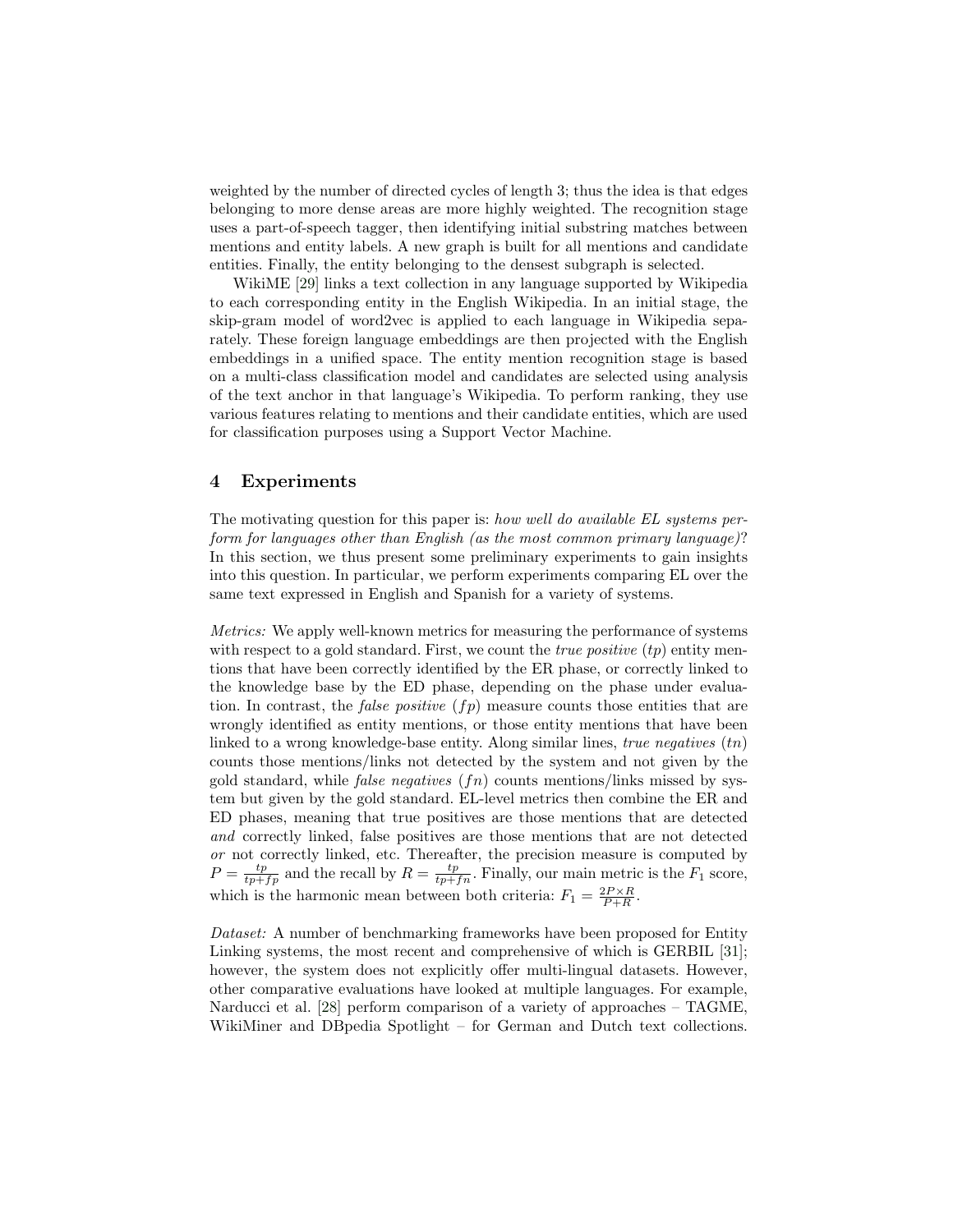|               |       | Spanish |       |       | English |       |  |  |
|---------------|-------|---------|-------|-------|---------|-------|--|--|
| <b>System</b> | P     | R.      | F1    | Р     | R.      | F1    |  |  |
| SUDOKU-Run2   | 0.607 | 0.525   | 0.563 | 0.640 | 0.609   | 0.625 |  |  |
| SUDOKU-Run3   | 0.592 | 0.512   | 0.549 | 0.644 | 0.612   | 0.627 |  |  |
| SUDOKU-Run1   | 0.601 | 0.490   | 0.540 | 0.501 | 0.488   | 0.494 |  |  |
| <b>LIMSI</b>  | 0.535 | 0.440   | 0.483 | 0.694 | 0.608   | 0.648 |  |  |
| EBL-Hope      | 0.525 | 0.446   | 0.482 | 0.490 | 0.429   | 0.457 |  |  |
| Babelfy       | 0.586 | 0.427   | 0.493 | 0.642 | 0.574   | 0.606 |  |  |

<span id="page-6-0"></span>Table 2. Replicating results of available systems for the Spanish and English texts of the SemEval 2015 Task 13 (also adding novel Babelfy results)

Still, many of these evaluations use different texts in different languages with the goal of comparing across systems; our emphasis is rather on understanding how systems perform across languages. Hence, to facilitate such comparison, we wish to perform evaluation over the same text in multiple languages.

For this reason, our experiments are based on the SemEval 2015 Task 13 [\[32\]](#page-11-19) dataset, which is divided into four documents with the same content in English, Italian and Spanish. In total, there are 137 sentences. For the moment, we focus on the English and Spanish languages. The goal is then to perform linking to BabelNet. In fact, a number of tools responded to the call for Task 13, and have reported results in these languages. To validate our evaluation process, we first reevaluate the annotations performed by the participants shown in Table [2](#page-6-0) for which we could locate source code. In all the cases, we obtain the same results as reported in the contests except in the case of SUDOKU-Run1 for English, which was scored with 0.534 in SemEval 2015 Task 13, versus our result of 0.494. We also include in Table [2](#page-6-0) some new results for Babelfy, which is the only other approach that links to BabelNet entries; in terms of  $F_1$ , the system falls behind the SUDOKU configurations but tends to fare better than other systems. We also note that with the exception of SUDOKU-Run1 and EBL-Hope, systems perform better for English than Spanish (and sometimes markedly so).

Systems: We now wish to extend the systems for which results are available on the selected SemEval 2015 Task 13 dataset. Given the wealth of EL systems proposed, in order to facilitate testing, we select systems based on four criteria: (1) details of the system must be published; (2) a public demo or API must be available for the system; (3) the system must be a complete EL system including both ER and ED phases; (4) the system must perform linking to Wikipedia or a related resource, such as DBpedia or YAGO. Hence, from the multilingual EL approaches selected in Table [1,](#page-4-0) these criteria mean we will test with THD, DBpedia Spotlight, TAGME, Babelfy and WikiME. KIM is excluded since it does not link to a Wikipedia resource; AGDISTIS is excluded since their APIs do not perform ER; other systems are excluded for not having a demo/API.

One may note that Spanish is not listed for THD and TAGME. We are still interested to see to what extent having explicit multilingual support is really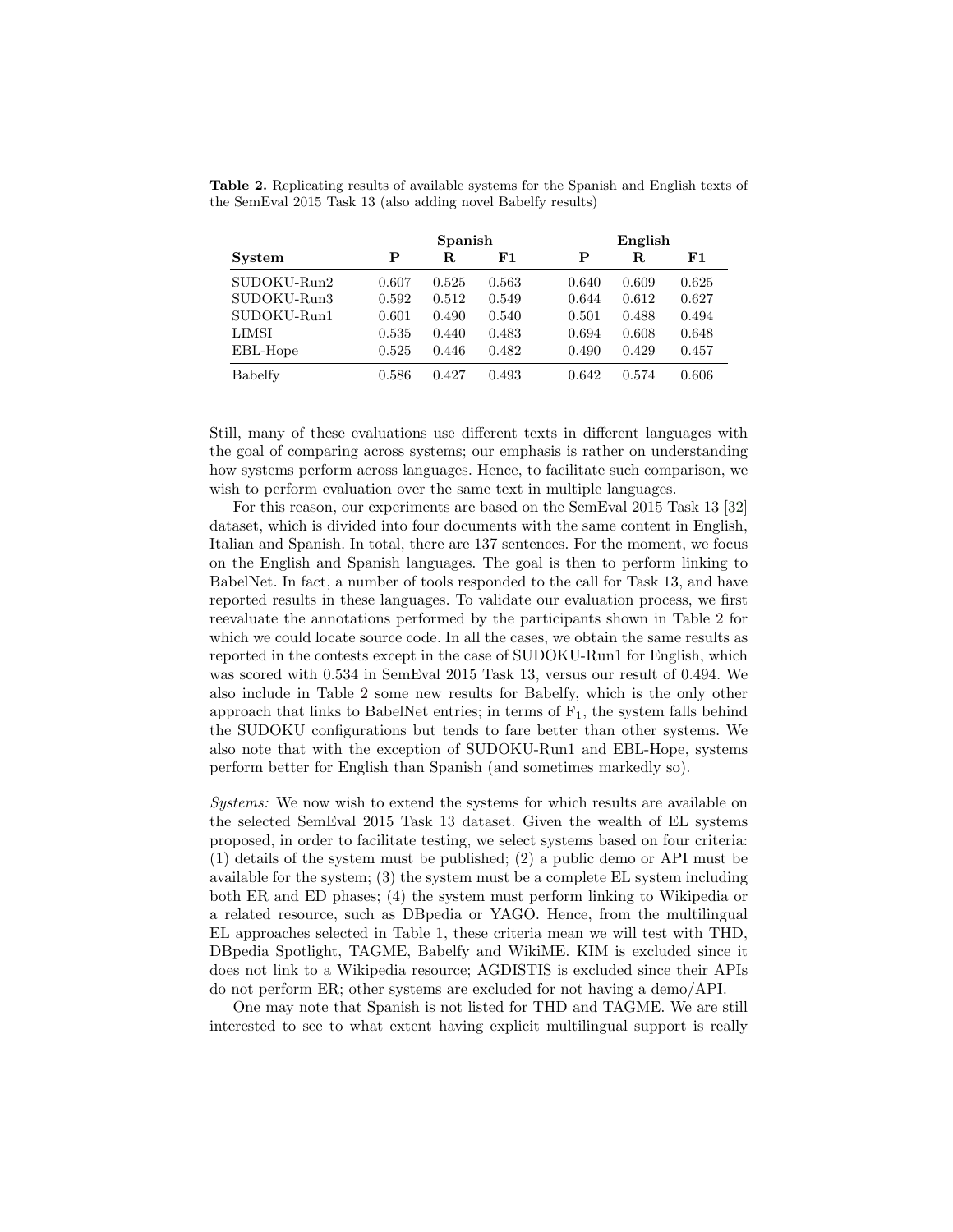|                       | Spanish |             |       | English |            |            |       |  |  |
|-----------------------|---------|-------------|-------|---------|------------|------------|-------|--|--|
| System                | P       | $\mathbf R$ | F1    | P       | $_{\rm R}$ | ${\bf F1}$ | %     |  |  |
| <i>Sentence level</i> |         |             |       |         |            |            |       |  |  |
| Babelfy               | 0.727   | 0.540       | 0.620 | 0.820   | 0.644      | 0.721      | 85.99 |  |  |
| $DB pedia-Spotlight$  | 0.298   | 0.607       | 0.400 | 0.556   | 0.554      | 0.555      | 72.07 |  |  |
| WikiMe                | 0.737   | 0.018       | 0.036 | 0.656   | 0.028      | 0.053      | 67.92 |  |  |
| <b>TAGME</b>          | 0.240   | 0.319       | 0.274 | 0.583   | 0.687      | 0.631      | 43.42 |  |  |
| <b>THD</b>            | 0.281   | 0.061       | 0.100 | 0.587   | 0.080      | 0.142      | 70.42 |  |  |
| AIDA                  | 0.750   | 0.008       | 0.015 | 0.688   | 0.029      | 0.057      | 26.32 |  |  |
| Document level        |         |             |       |         |            |            |       |  |  |
| Babelfy               | 0.765   | 0.581       | 0.661 | 0.864   | 0.704      | 0.776      | 85.18 |  |  |
| $DB pedia-Spotlight$  | 0.300   | 0.612       | 0.403 | 0.555   | 0.549      | 0.552      | 73.01 |  |  |
| WikiMe                | 0.783   | 0.023       | 0.045 | 0.621   | 0.024      | 0.046      | 97.83 |  |  |
| TAGME                 | 0.256   | 0.255       | 0.255 | 0.557   | 0.551      | 0.554      | 46.02 |  |  |
| <b>THD</b>            | 0.277   | 0.060       | 0.098 | 0.587   | 0.080      | 0.142      | 69.01 |  |  |
| AIDA                  | 0.857   | 0.008       | 0.016 | 0.667   | 0.026      | 0.051      | 31.37 |  |  |

<span id="page-7-0"></span>Table 3. ER-level evaluation of selected approaches for the SemEval 2015 Task 13 in Spanish and English. Approaches configured for Spanish are italicized.

important for EL systems, and to compare systems that allow for explicitly selecting a given language such as Spanish versus those that do not allow for selecting a language and thus presume (e.g.) English text. We may consider, e.g., that Michael Jackson or Chile would be recognized/disambiguated by both systems, while *Irlanda* might not be recognized/disambigated by systems not configured for Spanish [\[33\]](#page-11-20). For the purposes of comparison, we thus test not only the THD and TAGME systems – multilingual systems without explicit support for Spanish – but also the AIDA system  $[3]$  – a monolingual system that does not allow for selecting a language, but that meets the other criteria.

Hence the final list of systems selected for evaluation are: configurable for Spanish: Babelfy, DBpedia Spotlight and WikiMe; multilingual but not configurable for Spanish: TAGME and THD; monolingual: AIDA. All systems are run with default configurations, except DBpedia Spotlight, which does not directly suggest defaults; we configured the system with *support* equal to 0 and *confidence* equal to 0.25 based on some initial experiments.

Results  $\mathcal{B}$  Discussion: We evaluate approaches separately for ER and EL phases and for sentence-level and document-level texts. The evaluation results for ER and EL phases are presented in Table [3](#page-7-0) and Table [4](#page-8-0) respectively. Note that for quick reference, the  $\%$  column presents the ratio of the  $F_1$  measure for Spanish vs. English, directly comparing the performance for both languages. In constrast to the evaluation shown in Table [2](#page-6-0) where we only take into account annotations over BabelNet, to facilitate comparison across all systems, these latter experiments only include annotations over Wikipedia, DBpedia and YAGO.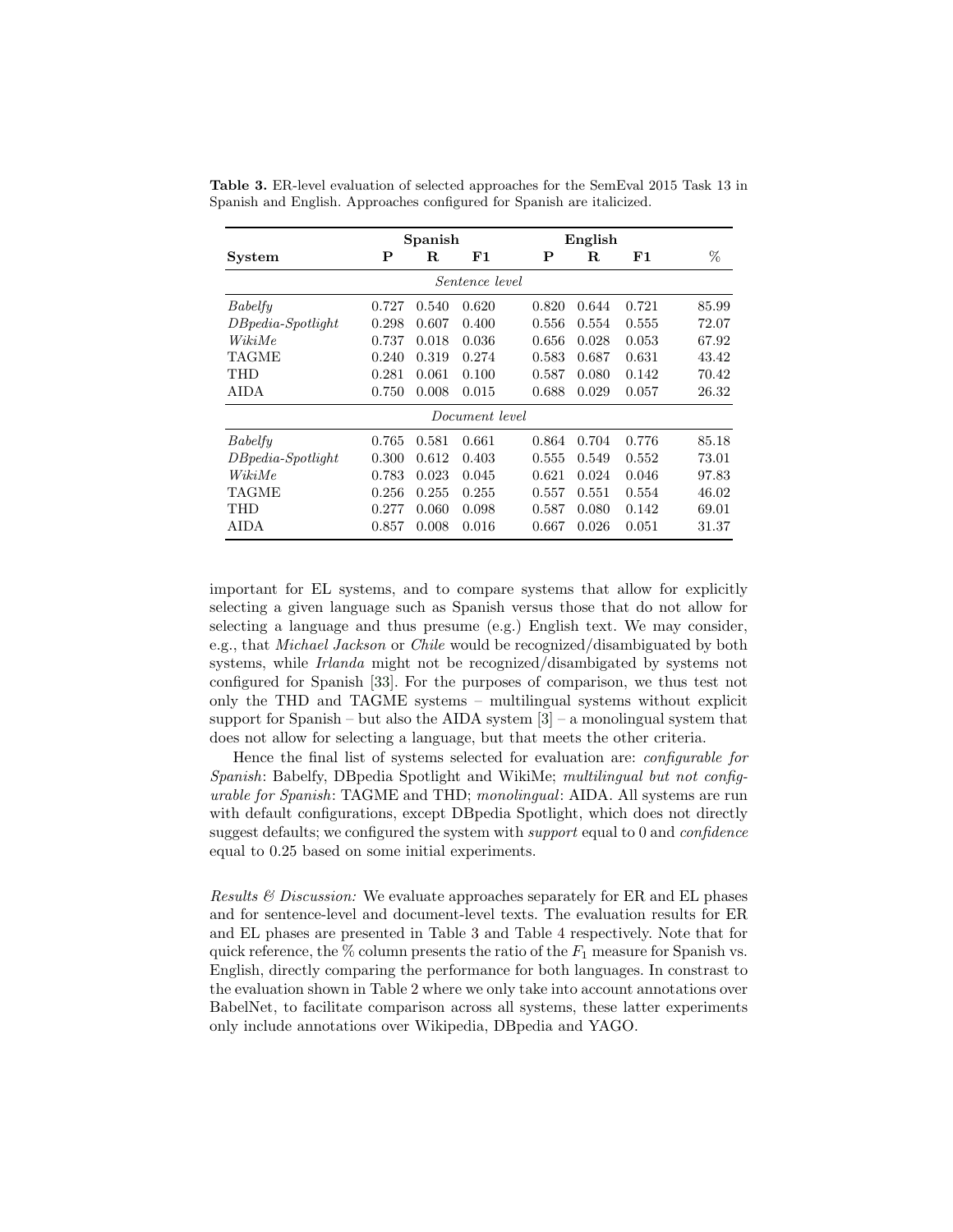|                       | Spanish |            |            | English     |             |            |        |  |  |
|-----------------------|---------|------------|------------|-------------|-------------|------------|--------|--|--|
| System                | Р       | $_{\rm R}$ | ${\bf F1}$ | $\mathbf P$ | $\mathbf R$ | ${\bf F1}$ | %      |  |  |
| <i>Sentence level</i> |         |            |            |             |             |            |        |  |  |
| Babelfy               | 0.599   | 0.324      | 0.420      | 0.725       | 0.467       | 0.568      | 73.94  |  |  |
| $DB pedia-Spotlight$  | 0.482   | 0.293      | 0.364      | 0.581       | 0.322       | 0.414      | 87.92  |  |  |
| WikiMe                | 0.929   | 0.017      | 0.033      | 0.952       | 0.026       | 0.051      | 64.71  |  |  |
| <b>TAGME</b>          | 0.371   | 0.118      | 0.179      | 0.568       | 0.391       | 0.463      | 38.66  |  |  |
| <b>THD</b>            | 0.596   | 0.036      | 0.069      | 0.738       | 0.059       | 0.120      | 57.50  |  |  |
| AIDA                  | 0.667   | 0.005      | 0.010      | 0.773       | 0.022       | 0.044      | 22.73  |  |  |
| Document level        |         |            |            |             |             |            |        |  |  |
| Babelfy               | 0.597   | 0.347      | 0.439      | 0.729       | 0.513       | 0.602      | 72.92  |  |  |
| $DB pedia-Spotlight$  | 0.444   | 0.272      | 0.337      | 0.584       | 0.321       | 0.414      | 81.40  |  |  |
| WikiMe                | 0.944   | 0.022      | 0.043      | 0.944       | 0.022       | 0.043      | 100.00 |  |  |
| <b>TAGME</b>          | 0.327   | 0.083      | 0.133      | 0.555       | 0.306       | 0.395      | 33.67  |  |  |
| <b>THD</b>            | 0.609   | 0.036      | 0.069      | 0.738       | 0.059       | 0.110      | 62.73  |  |  |
| AIDA                  | 0.667   | 0.005      | 0.010      | 0.900       | 0.023       | 0.046      | 21.74  |  |  |

<span id="page-8-0"></span>Table 4. Overall EL evaluation of selected approaches for the SemEval 2015 Task 13 in Spanish and English. Approaches configured for Spanish are italicized.

From both tables, we can see that results for both EL and ER can vary significantly for Spanish and English, even for systems configurable for both languages. However, in general, those systems configurable for Spanish experienced much less of a gap across both languages when compared with the analogous results for systems not configured for that language.

The gap between Spanish and English performance is hardly surprising for tools not configured for Spanish: TAGME is based on the analysis of anchor text of the English Wikipedia pages; THD selects candidates using the Search API of English Wikipedia; AIDA is based on an English part-of-speech tagger. Clearly these approaches will not perform well for Spanish. The language gap for THD is not so pronounced; however, the  $F_1$  scores in general are quite low, making it hard to draw conclusions: the performance for both languages is quite poor. In summary, such systems are likely to only be able to recognize/link entities that are also "valid" in English, such as Michael Jackson or Chile.

What is perhaps more interesting then, is the consistent gap between both languages for the three systems specifically configured for those languages. In particular, we propose that this result may be due to one (or more) of the following issues faced by multilingual systems:

– The knowledge base contains different information for both languages. In Wikipedia anyone can create or edit articles, but this is done separately for each language; thus, equivalent pages in both languages store different content; e.g., even though the label Michael Jackson does not change across languages, the content and links in the Spanish and English edition of Wikipedia involving that entity will change. Thus, the use of different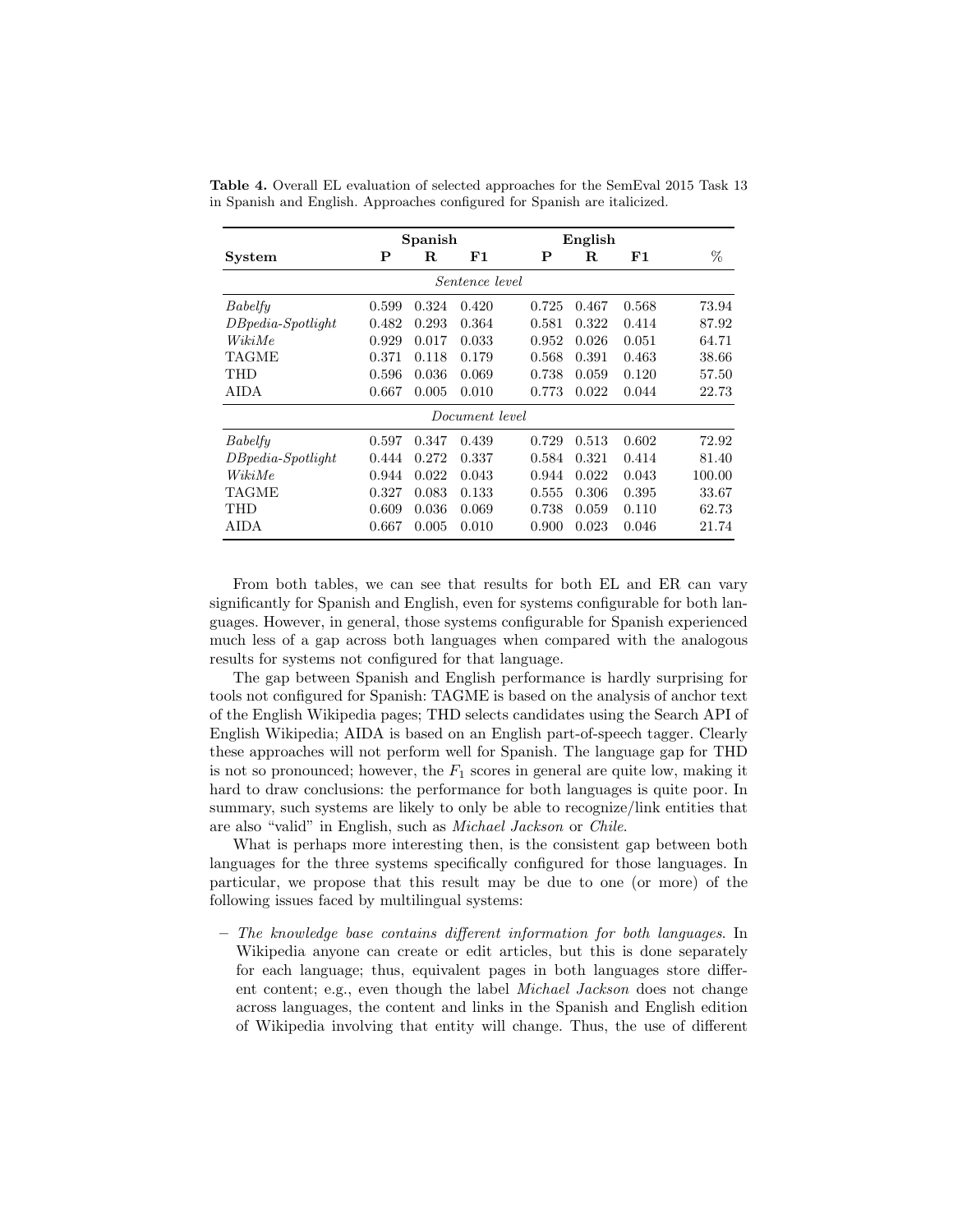editions of Wikipedia to handle multilingual EL can introduce a gap in the performance for both languages. This issue may in particular affect DBpedia Spotlight, which performs the ranking stage of ER based on the occurrence of the text anchors for each specific-language Wikipedia pages. On the other hand, the EL model of WikiMe uses a transliteration model to avoid this issue. Likewise, Babelfy should not be as affected by this issue since BabelNet includes a Machine Translation process in its construction.

- The models/techniques changes according to the target language. Although using language-specific components will improve results for that specific language, it can also introduce another possible gap when considering performance across languages. For example, DBpedia-Spotlight's ER could be affected by this issue since the model to perform ER is selected according to the targeted language, where some models may be better than others; for example, for English and German, they use OpenNLP models, whereas for Dutch, they used a corpus of manually corrected entities. As another example, Babelfy bases the detection of candidate mentions during the ER phase on part-of-speech tagging, which requires language-specific knowledge, but such components may vary in performance across languages.
- Variations in the languages themselves. We must also consider that some languages are inherently more difficult for an EL process than others. As a simple example, many tools rely on capitalization as a feature for detecting entities, where Spanish tends to use less capitalization than English, including for months, languages, religions, personal titles, and titles of works. Likewise some tools consider a fixed-length window of words/tokens as potential candidate mentions, as well as simple noun phrases, whereas Spanish works tend to have longer titles with non-noun tokens, especially when translated from English (e.g., combining both issues, Star Wars translates as La guerra de las galaxias, which would be *much* more challenging for ER to recognize).

Due to such issues, even the approaches configured for Spanish do not perform as well as for English. Only in the EL/document-level experiment does WikiMe perform equivalently for Spanish and English, though it should be noted that again, the  $F_1$  measure is quite low in both cases (due to low recall).

Summarizing other aspects of the experiments, in general, there are no substantial differences between the performance of the approaches for the documentlevel and sentence-level experiments (even though systems such as TAGME are specifically designed for short text collections). The gap between languages is not specifically a factor of precision or recall: the gap is implicit in both aspects of performance. The best system for both the ER and EL stages and for both the English and Spanish languages is consistently Babelfy.

# <span id="page-9-0"></span>5 Conclusion

There are a great many EL approaches in the literature, some of which support a variety of languages. In this work, we provide a short survey of the main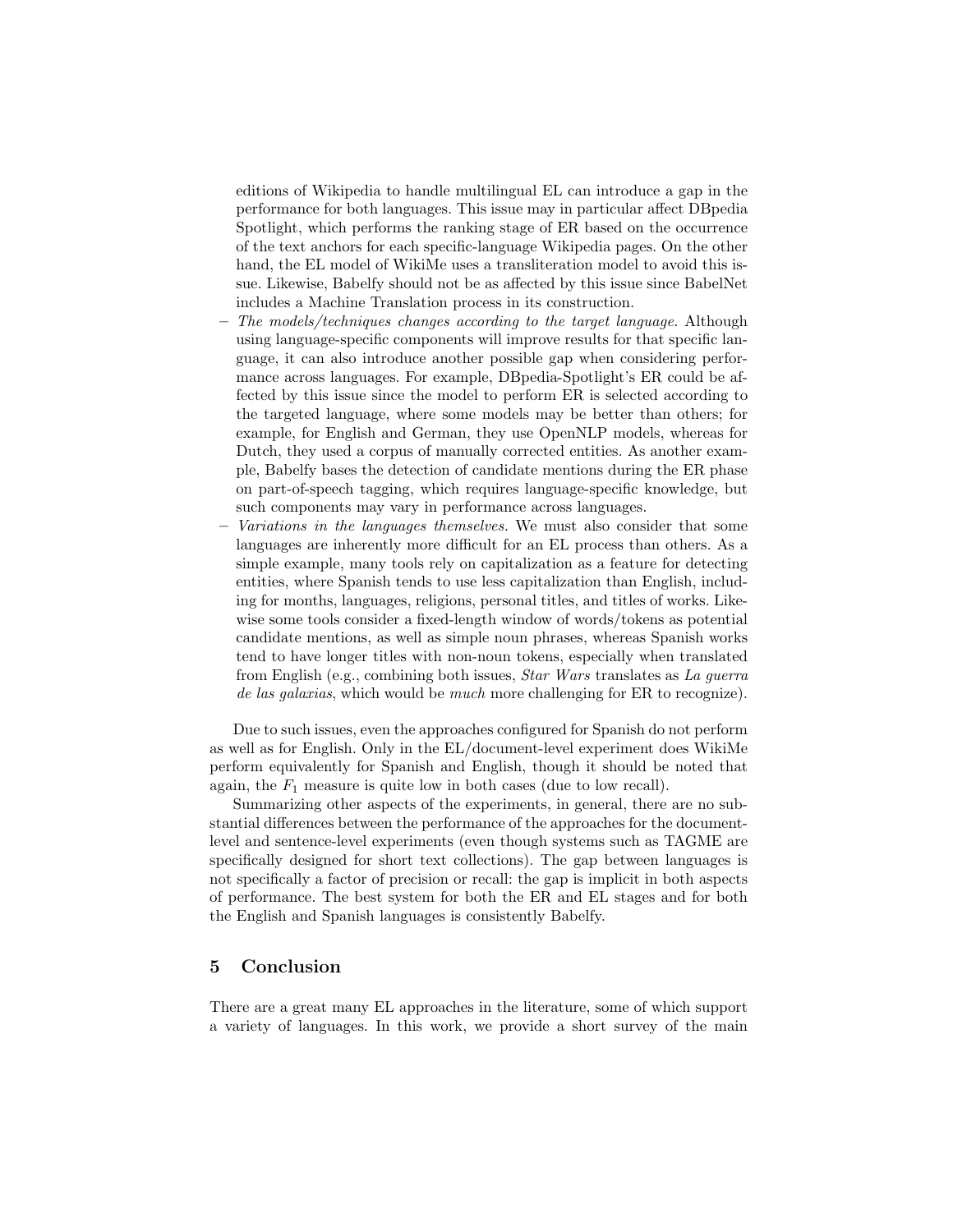multilingual approaches found in the literature. We then performed experiments to compare the performance of a selection of EL approaches for equivalent texts in Spanish and English. We found that almost all approaches performed worse for Spanish than for English. This gap in performance was most pronounced for systems that did not support Spanish. However, even amongst those that do, the gap was quite significant. We proposed some potential explanations for this observed gap in multilingual settings.

Of course, these results currently involve one dataset, two languages, and a subset of systems one could consider, and hence should be considered as preliminary (but still we feel informative). In future work we plan to extend our experiments to consider more systems, more languages and more datasets to better understand state-of-the-art EL performance in multilingual settings. Likewise it would be interesting to perform experiments to specifically test our hypotheses as to why this gap between English and Spanish performance is observed.

Acknowledgements The work of Henry Rosales-Méndez was supported by CONICYT-PCHA/Doctorado Nacional/2016-21160017. The work was also supported by the Millennium Nucleus Center for Semantic Web Research under Grant NC120004.

## References

- <span id="page-10-0"></span>1. Ferragina, P., Scaiella, U.: Tagme: on-the-fly annotation of short text fragments (by Wikipedia entities). In: CIKM, ACM (2010) 1625–1628
- <span id="page-10-1"></span>2. Mendes, P.N., Jakob, M., García-Silva, A., Bizer, C.: DBpedia spotlight: shedding light on the web of documents. In: I-SEMANTICS, ACM (2011) 1–8
- <span id="page-10-2"></span>3. Hoffart, J., Yosef, M.A., Bordino, I., Fürstenau, H., Pinkal, M., Spaniol, M., Taneva, B., Thater, S., Weikum, G.: Robust disambiguation of named entities in text. In: EMNLP, ACL (2011) 782–792
- <span id="page-10-3"></span>4. Södergren, A., Klang, M., Nugues, P.: Linking, searching, and visualizing entities for the Swedish Wikipedia. In: SLTC. (2016)
- <span id="page-10-4"></span>5. Van, D.K., Huynh, H.M., Nguyen, H.T., Vo, V.T.: Entity linking for Vietnamese Tweets. In: Knowledge and Systems Engineering. Springer (2015) 603–615
- <span id="page-10-5"></span>6. Xu, J., Gan, L., Zhou, B., Wu, Q.: An unsupervised method for linking entity mentions in Chinese text. In: APSCC, Springer (2016) 183–195
- <span id="page-10-6"></span>7. Nebhi, K.: Named entity disambiguation using Freebase and syntactic parsing. In: LD4IE, CEUR-WS. org (2013) 50–55
- <span id="page-10-7"></span>8. Daiber, J., Jakob, M., Hokamp, C., Mendes, P.N.: Improving efficiency and accuracy in multilingual entity extraction. In: I-SEMANTICS, ACM (2013) 121–124
- <span id="page-10-8"></span>9. Charton, E., Gagnon, M., Ozell, B.: Automatic semantic web annotation of named entities. In: Canadian Conference on Artificial Intelligence, Springer (2011) 74–85
- <span id="page-10-9"></span>10. Dojchinovski, M., Kliegr, T.: Recognizing, classifying and linking entities with Wikipedia and DBpedia. WIKT (2012) 41–44
- <span id="page-10-10"></span>11. Popov, B., Kiryakov, A., Ognyanoff, D., Manov, D., Kirilov, A.: KIM–a semantic platform for information extraction and retrieval. Natural Language Engineering 10(3-4) (2004) 375–392
- <span id="page-10-11"></span>12. Usbeck, R., Ngomo, A.C.N., Röder, M., Gerber, D., Coelho, S.A., Auer, S., Both, A.: AGDISTIS-graph-based disambiguation of named entities using linked data. In: ISWC, Springer (2014) 457–471